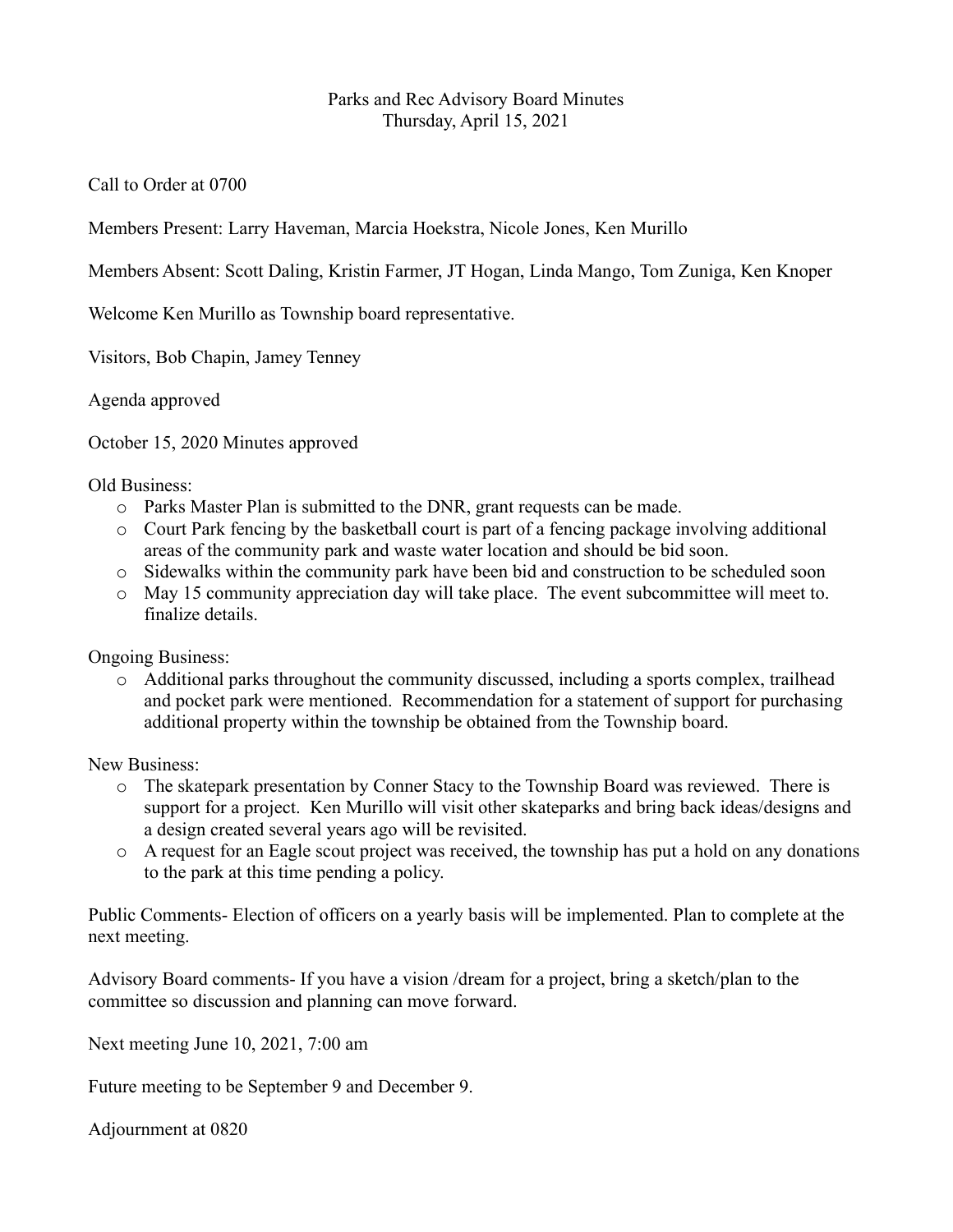Call to Order at 7:01a

Members Present: Kristen Corner, Linda Mango, Nicole Jones, Tom Zuniga, Larry Haveman, Marcia Hoekstra

Members Absent: Ken Knoper, Ken Murillo, Chuck Rapson

Member resignations accepted for Scott Daling and James Hogan

Agenda approved

April 15, 2021 Minutes approved

Old Business:

- o Parks Master Plan complete, submitted to and accepted by the state of Michigan. Grants can be submitted
- o Sidewalks around the park will be started when the ATYAA ball season ids complete in later June.

Ongoing Business:

- o Brainstorm for Parks ongoing, discussion took place regarding process for developing a skatepark. Encouraged supporters to develop a design, if portable or permanent structures, and then develop a committee
- o Discussion regarding bylaws and Parks & Rec Advisory Board member attendance, and the need to add an attendance requirement, which could be in person or virtual. Allendale schools will be contacted for a replacement representative for James Hogan who has resigned as Athletic Director.

New Business:

- o Election of Officers for the Parks and Recreation Advisory board took place with the following officers:
	- o Chairperson- Kristen Corner
	- o Vice Chairperson- Tom Zuniga
	- o Secretary- Linda Mango

Public Comments- not applicable

Advisory Board comments- none provided

Next meeting September 9, 2021, 7:00 am

Adjournment at 8:11a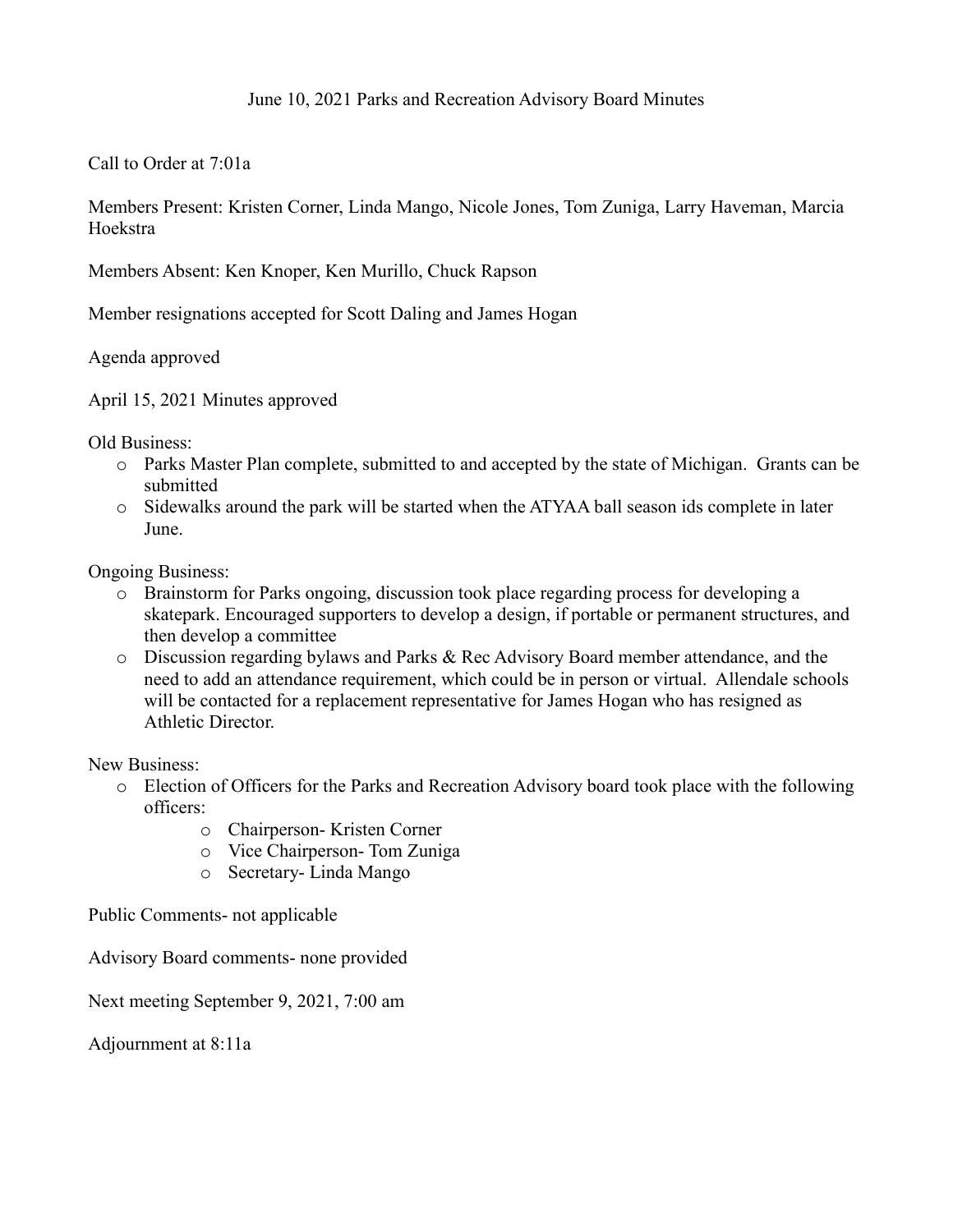Parks and Rec Advisory Board Minutes Thursday, September 9, 2021

Call to Order at 7:00

Members Present: Larry Haveman, Marcia Hoekstra, Kristen Corner, Tom Zuniga, Chuck Rapson, Linda Mango

Members Absent: Nicole Jones, Scott Daling, Ken Knoper

Visitors: Daniel Russel - Allendale Athletic Director

Agenda approved Marcia approved Tom seconded

June 10, 2021 minutes approved Marcia approved Tom seconded

Old Business:

 $\bullet$  N/A

Ongoing Business:

- Discussion took place to determine financial request from the DDA for possible park improvements/expansion.
- Decision was made to seek four million over the next two years from the DDA. These dollars will include hiring a consultant to determine layout for park improvement/expansion.
- Ideas that were discussed for park improvements/expansion:
	- $\circ$  Little League (Fields 5 & 6) possible move to the SE corner of the park
	- Skate Park in the location of Fields 5 & 6 if ball fields are moved
	- Additional pickleball courts
	- Added pergola/shaded sitting areas
	- Additional children's play equipment
	- Upgrade bathrooms
	- Electric car charging stations
	- Feasibility of property purchase for baseball/softball field expansion

Additional discussion took place regarding costs of improvements, considerations relating to park survey and park property, coordination with Ottawa County and Idema Exploration Trail, and possible budget funding for annual park maintenance/improvements.

● Updates: Larry - sidewalks were installed. Once the driveway is complete behind the township hall, the remainder of the sidewalks will be completed. Slated for Spring 2022.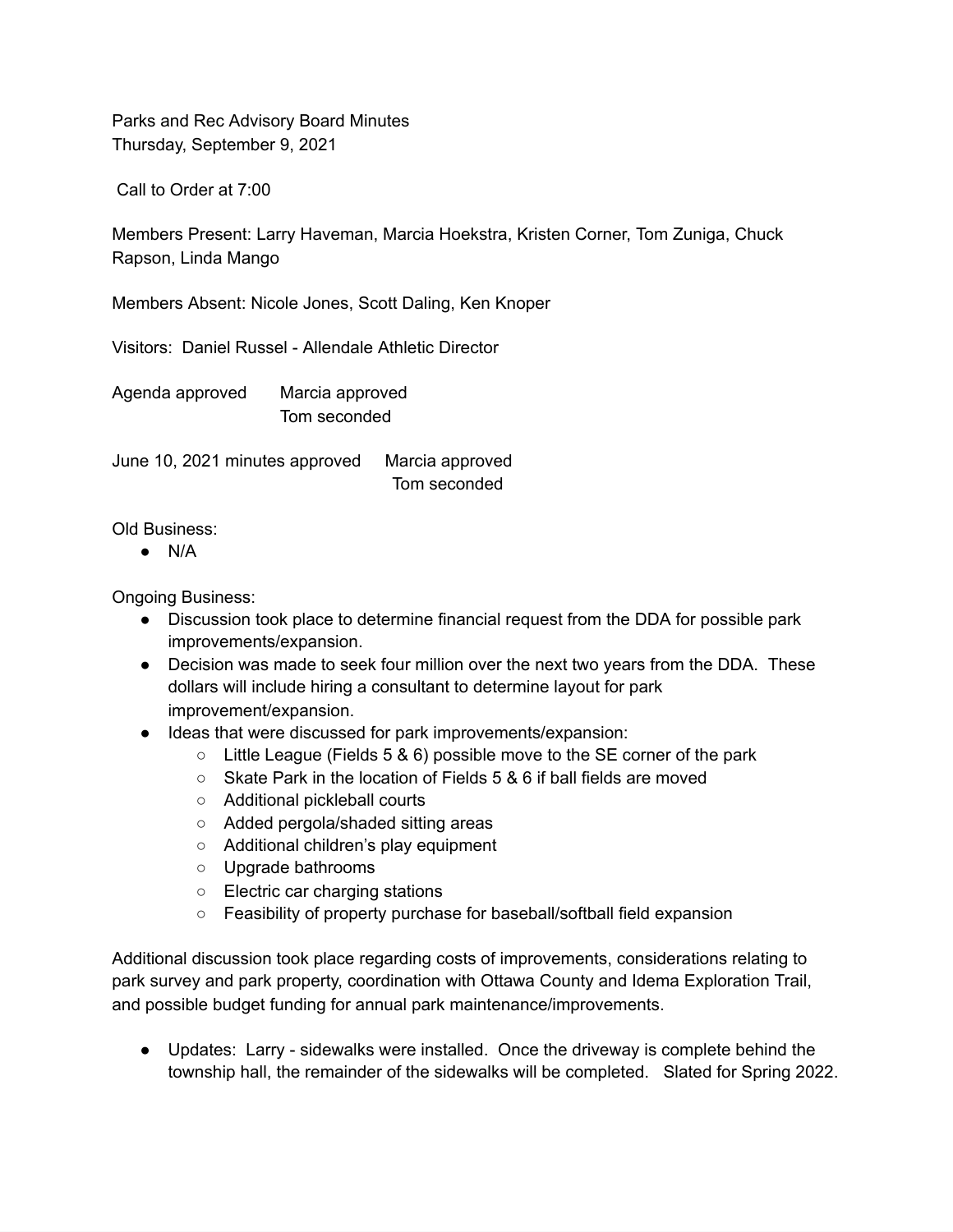New Business:

 $\bullet$  N/A

Public Comments:

● N/A

Advisory Board Comments:

● N/A

Next Meeting: October 14, 2021

Adjournment at 8:10 Marcia Hoekstra approved Chuck Rapson seconded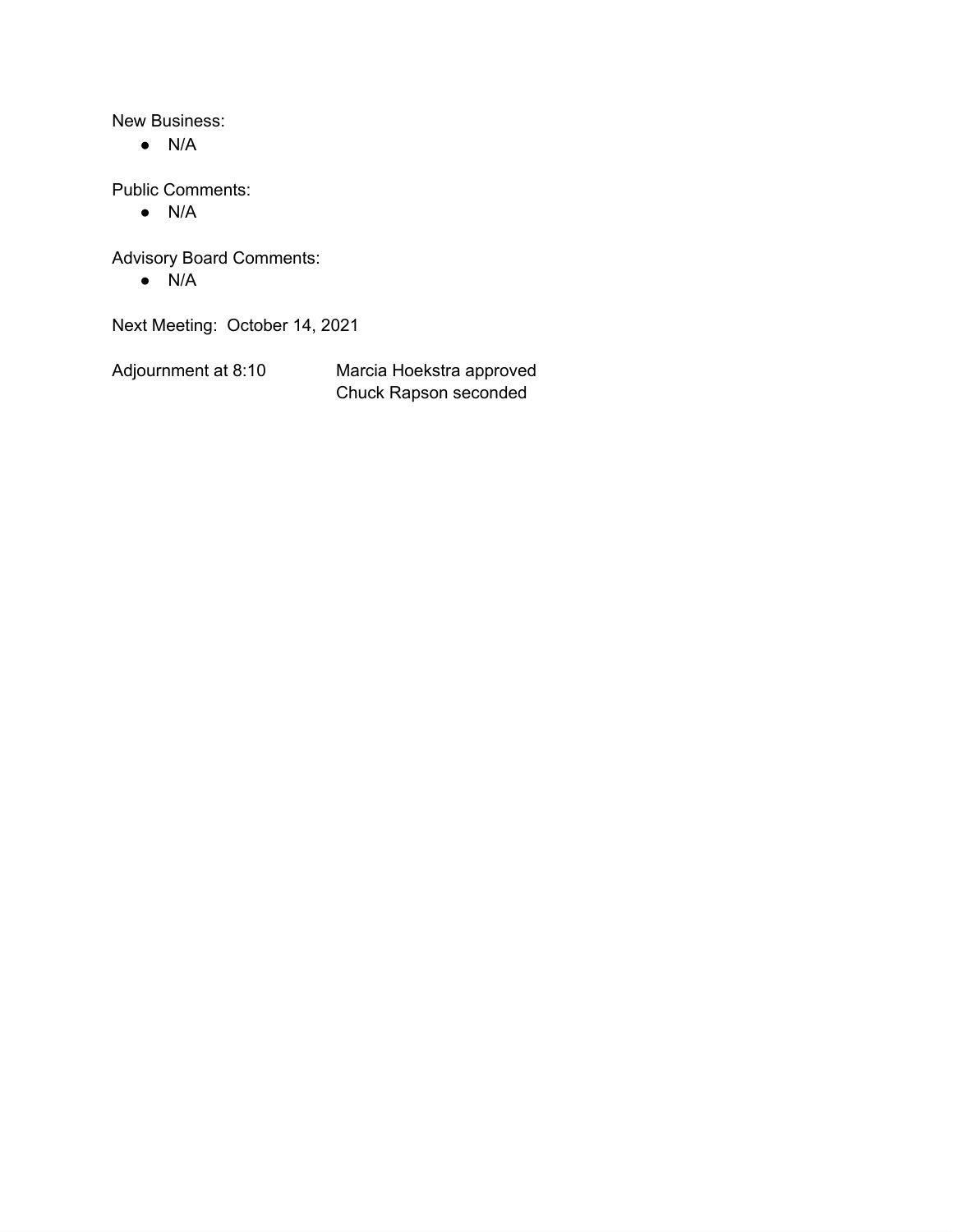Parks and Rec Advisory Board Minutes Thursday, October 14, 2021

Call to Order at 7:00

Members Present: Larry Haveman, Marcia Hoekstra, Kristen Corner, Tom Zuniga, Nicole Jones, Linda Mango, Daniel Russel, Ken Murillo

Members Absent: Chuck Rapson, Ken Knoper, Marcia Hoekstra

Visitors: Greg Ransford

| Agenda approved | Nicole Jones         | approved |  |
|-----------------|----------------------|----------|--|
|                 | Linda Mango seconded |          |  |

| September 9, 2021 minutes | Nicole Jones | approved |
|---------------------------|--------------|----------|
|                           | Tom Zuniga   | seconded |

Old Business:

- Master Plan Update Tom Zuniga Requirement to revisit the plan every eight years. Important to begin reviewing around five years in. Allows coordination between communities.
	- Discussed potential bike path through the township possible route proposal

Ongoing Business:

- Update on the financial request from the DDA for possible park improvements/expansion. DDA approved a proposal on the current park property.
	- Task, conceptual plans/estimate, meet with board. Discussed options/quotes for consultants: potential option MC Smith.
- Review draft of Bylaws. Larry requested to be representation/liason. Discussed potential community member options for input.
	- Linda will create a document for committee members to review and edit.

New Business:

- Opportunities for sub committees including community members
	- Ideas: Park adoption green spaces to introduce gardens; board request (volunteer form/questionnaire); philanthropic group - little league grants
- Update park website- looking for suggestions to share with Jody Hansen
- 2022 meetings: January, March, May, June, September, November
- Survey the community for ideas as it relates to the parks and recreation committee.
- Kristin compile a list of surrounding parks for committee members to visit. The intent is to brainstorm ideas/layouts of existing parks in neighboring communities.

Public Comments:

 $\bullet$  N/A

Advisory Board Comments:

● N/A

Next Meeting: November 4, 2021